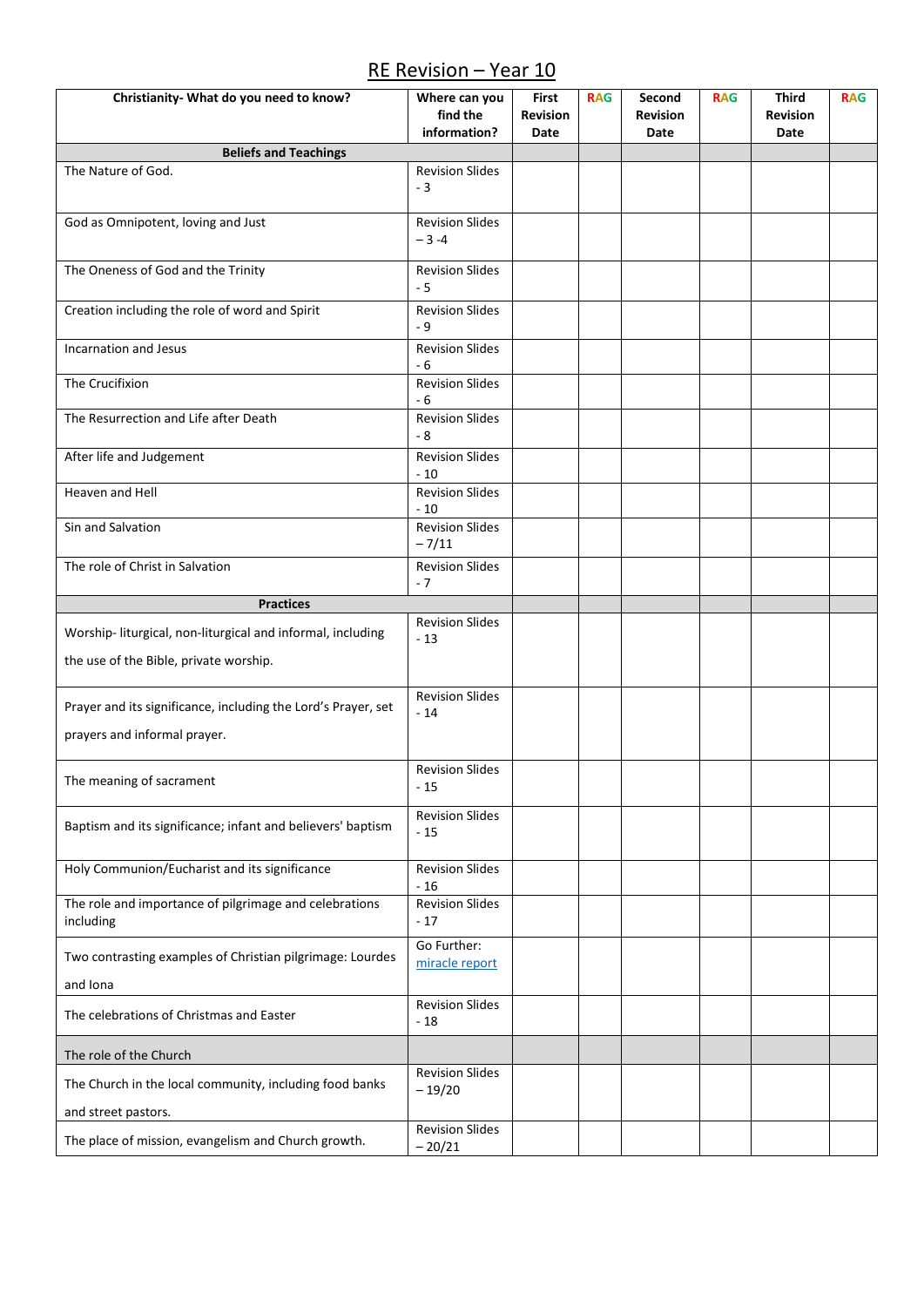| The importance of the worldwide Church including:                | <b>Revision Slides</b><br>$-22/23$ |  |  |  |
|------------------------------------------------------------------|------------------------------------|--|--|--|
| working for reconciliation/how Christian churches                |                                    |  |  |  |
| respond to persecution/ the work of <b>one</b> of the following: |                                    |  |  |  |
| Christian Aid, Tearfund.                                         |                                    |  |  |  |

| Islam- What do you need to know?                                              | Where can you find<br>the information? | First<br><b>Revision</b><br>Date | <b>RAG</b> | Second<br><b>Revision</b><br>Date | <b>RAG</b> | <b>Third</b><br><b>Revision</b><br>Date |
|-------------------------------------------------------------------------------|----------------------------------------|----------------------------------|------------|-----------------------------------|------------|-----------------------------------------|
| <b>Beliefs and Teachings</b>                                                  |                                        |                                  |            |                                   |            |                                         |
| The Oneness of Allah - Tawhid                                                 | <b>Islam revision Sheet</b>            |                                  |            |                                   |            |                                         |
| The Supremacy of God's will                                                   | Islam revision Sheet                   |                                  |            |                                   |            |                                         |
| Sunni - Six articles of faith                                                 | <b>Islam revision Sheet</b>            |                                  |            |                                   |            |                                         |
| Shi'a - Five roots of Usul ad-Din                                             | <b>Islam revision Sheet</b>            |                                  |            |                                   |            |                                         |
| Nature of God                                                                 | <b>Islam revision Sheet</b>            |                                  |            |                                   |            |                                         |
| Angels - nature and role                                                      | <b>Islam revision Sheet</b>            |                                  |            |                                   |            |                                         |
| Angels - Jibril and Mika'il                                                   | <b>Islam revision Sheet</b>            |                                  |            |                                   |            |                                         |
| Predestination                                                                | Islam revision Sheet                   |                                  |            |                                   |            |                                         |
| Day of Judgement                                                              | <b>Islam revision Sheet</b>            |                                  |            |                                   |            |                                         |
| Akhirah (life after death)                                                    | <b>Islam revision Sheet</b>            |                                  |            |                                   |            |                                         |
| Authority                                                                     |                                        |                                  |            |                                   |            |                                         |
| Risalah (Prophethood) Adam/ Ibrahim and Muhammad                              | <b>Islam revision Sheet</b>            |                                  |            |                                   |            |                                         |
| Qur'an - Revelation and Authority                                             | <b>Islam revision Sheet</b>            |                                  |            |                                   |            |                                         |
| Torah, the Psalms, the Gospel, the Scrolls of Abraham and<br>their authority. | <b>Islam revision Sheet</b>            |                                  |            |                                   |            |                                         |
| Imamate in Shi'a Islam: Role and significance                                 | <b>Islam revision Sheet</b>            |                                  |            |                                   |            |                                         |
| <b>Practices</b>                                                              |                                        |                                  |            |                                   |            |                                         |
| <b>Five Pillars</b>                                                           | <b>Islam revision Sheet</b>            |                                  |            |                                   |            |                                         |
| Shahadah - Declaration of Faith                                               | <b>Islam revision Sheet</b>            |                                  |            |                                   |            |                                         |
| Salah - Importance and practice                                               | <b>Islam revision Sheet</b>            |                                  |            |                                   |            |                                         |
| Jummah - Friday prayer                                                        | <b>Islam revision Sheet</b>            |                                  |            |                                   |            |                                         |
| Sawm - Ramadan, benefits of fasting, exemptions and night                     | <b>Islam revision Sheet</b>            |                                  |            |                                   |            |                                         |
| of power                                                                      |                                        |                                  |            |                                   |            |                                         |
| Zakah - Giving alms and benefits. Khums                                       | <b>Islam revision Sheet</b>            |                                  |            |                                   |            |                                         |
| Hajj- the significance and actions                                            | <b>Islam revision Sheet</b>            |                                  |            |                                   |            |                                         |
| Jihad                                                                         | Islam revision Sheet                   |                                  |            |                                   |            |                                         |
| Festivals - Importance for Muslims today (Ashura, Id-ul-Fitr<br>Id-ul-Adha)   | Islam revision Sheet                   |                                  |            |                                   |            |                                         |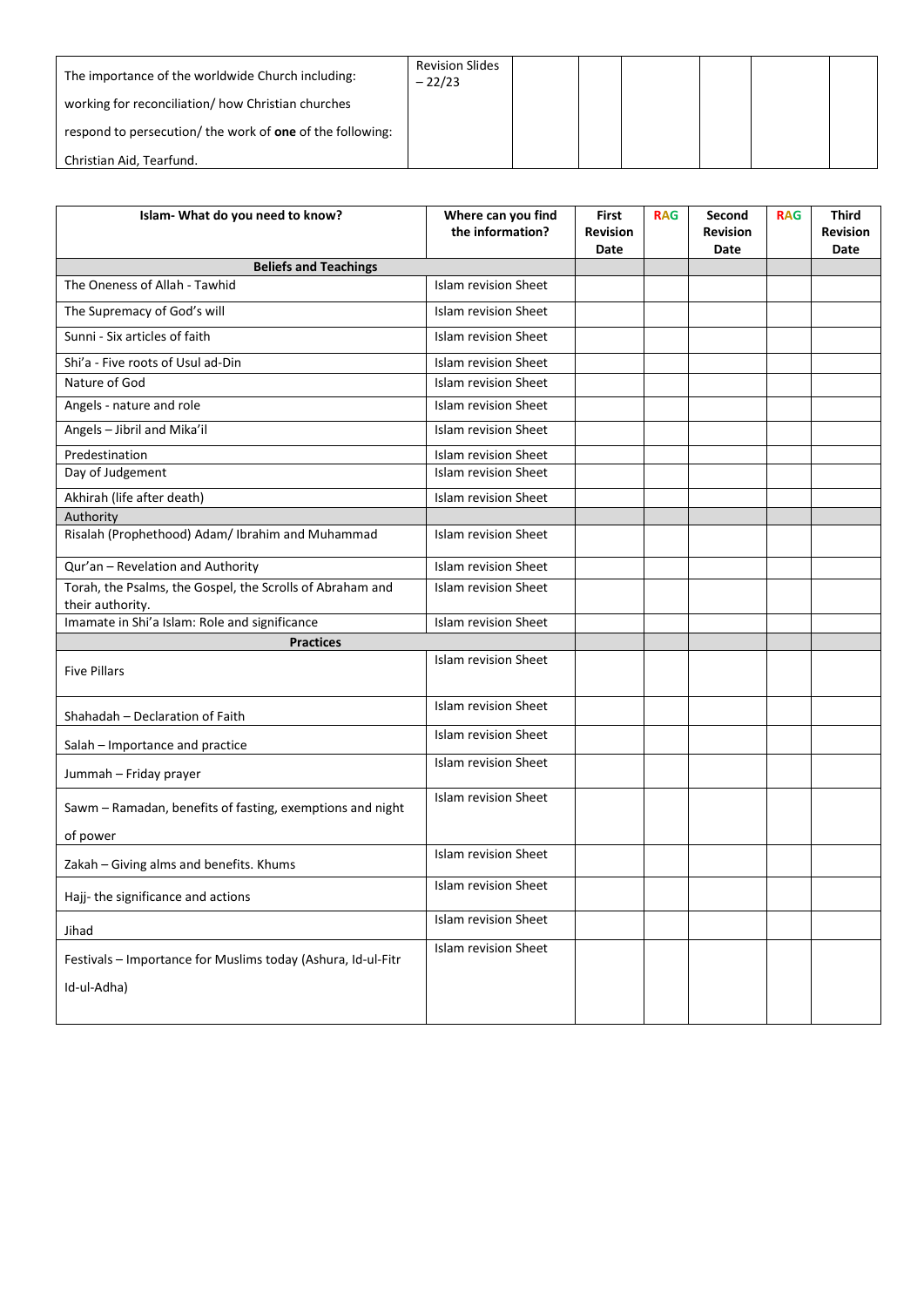## **Christianity**

# Nature of God

- Christianity is a monotheistic religion meaning there is only one God.
- God is the creator and sustainer of everything.

God is omnipotent (all powerful). "Nothing is impossible with God" This is shown through his creation of the world from ex-nihlio showing that he is capable of anything and there is nothing he cannot achieve.



God is omniscience (all knowing). "His understanding is infinite" This is shown through Christian belief of judgement that God will decide whether they can go to heaven basec upon their good and bad actions across their life.

# Problem of evil

statement. (12 marks)

God is just

**Practice exam questions:** 

nature of God. (2 marks)

**Practice exam questions:** 

'If God were loving, there would be no suffering in the world.' (12 marks)

• Tries to dispute the existence of God using his nature.



The Bible tells the story of a man called Job who is described as a good man who loves God. Satan challenges God, saying that Job is only good because he has a happy life. God allows Satan to put Job's faith to the test by causing him to suffer. First, Job loses his livestock, his servants and all his children. He is devastated, but he remains faithful and praises God. Then he suffers horrible weeping sores all over his body. Job's wife tells him to reject God and to accept that he is dying, but Job refuses.

Eventually, God appears to Job. He asks impossible questions that show Job how little he can understand about God's ultimate plan. Job is humbled by this encounter, and at last appreciates that God's unlimited power cannot be fully understood by human beings.

Job never learns why he suffered, but God restores his health and gives him twice as much property as before, more children and a very long and prosperous life.

| evil' | Revision Activity. Plan an answer 'God cannot be all powerful because there is | <b>Revision Activity. Plan and</b><br>answer the exam question               |
|-------|--------------------------------------------------------------------------------|------------------------------------------------------------------------------|
| Agree | <b>Disagree</b>                                                                | <b>Explain two Christian beliefs</b><br>about the nature of God (5<br>Marks) |
|       |                                                                                | <b>Explain two Christian</b><br>responses to suffering. 4<br><b>Marks</b>    |

"God so loved the world he gave his only son" This is shown through his greatest act of love sacrificing his only son to save

God is omnibenevolent (all loving).

his creation. "gives justice to the afflicted"

For Christians this implies that God is perfect at maintaining justice and judging human character. He will support and help those experiencing injustice.

Give two qualities which Christians believe describe the

'A loving God would not send anyone to hell,' Evaluate this

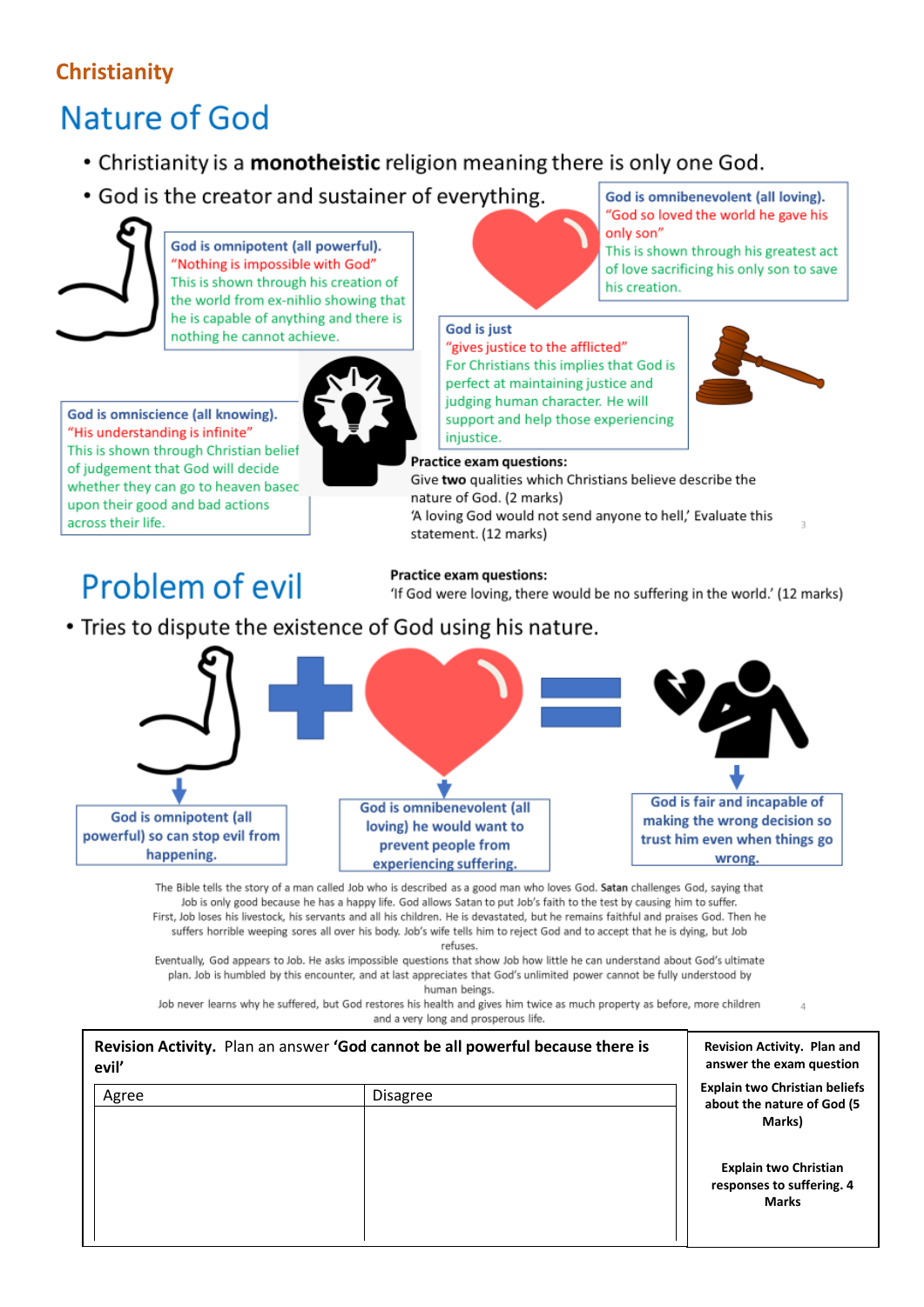### **The Sacraments** Outward expression of a inward belief.

Christians views the sacrament as important rituals which can strengthen their faith. "you will receive the gift of the Holy Spirit" For Christians this implies that sacraments are a way for them to receive God into their lives.





One of the sacraments is Holy communion which is the sharing of wine and bread in remembrance of Jesus' sacrfice. "This is My blood of the covenant, which is poured out for many." For Christians this implies that the act of eucharist is to remember the sacrifice Jesus made. This is important for Christians as shows God's omnibenevolence as he gave his son for them. This is also the key belief of Christianity.



**Infant Baptism** 

Catholics, orthodox and Anglican

use infant baptism which is

normally a important event where

family and friends join.

Babies have to be baptised due to

the original sin all humans carry.

## are makina. They believe baptism is the act of conversion to live a life like Jesus' example.

**Believers baptism.** 

**Baptist and Pentecostalists think** 

that adults should be baptised as

they know the commitment they



## **Celebrating Holy Communion**

Thanksgiving of the sacrificial death of Jesus.



Believe that the bread and the wine become the actual flesh and blood of Jesus Christ. This belief is known as transubstantiation.

"For as often as you eat this bread and drink this cup, you proclaim the Lord's death till He comes"

 $1$  Cor  $12b$ 

#### Baptist.

Believe the bread and wine are symbols that can be used to bring people together as a community. They use non-alcoholic wine and the bread is offered from person to person.





Orthodox. Believe that Jesus is mystically present in the bread and wine

Christians use baptism as a way to initiate people into their faith. This is supported in the mission given by Jesus to the disciples "Go

therefore and make disciples of all the nations, baptizing them" For Christians this implies that baptism is important as it can be

used to welcome people into their faith and God into their lives.

Church of England. Christians believe that the bread and wine hold the spiritual presence of the body and blood of Jesus but do not become it.

Revision Activity. Condense the

information above into revision

notes. Use the format

#### **Revision Activity.**

Plan an answer 'Baptism is the most important sacrament'

| Agree | Disagree | Subheading<br>- Trigger Word                                                                                    |                   |      |
|-------|----------|-----------------------------------------------------------------------------------------------------------------|-------------------|------|
|       |          | Revision Activity. Create a self-<br>quiz like your planner for key<br>words and definitions.<br><b>Baptism</b> | <b>Definition</b> | Test |